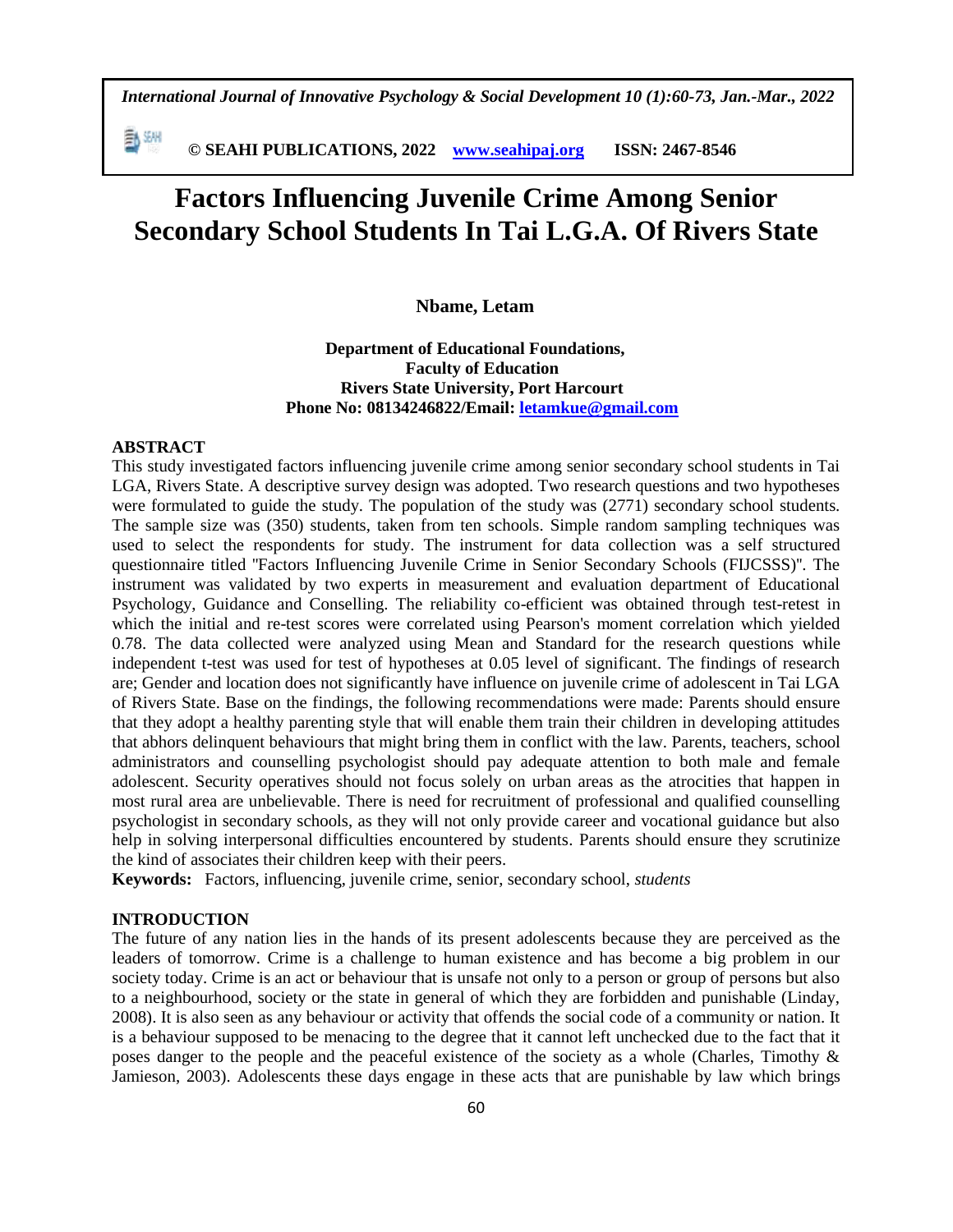great concerns to the society. Their involvement in criminal activities is one major problem which we must tackle to avoid from being epidemic. Cohall (1998) was of the opinion that the mutilating phenomenon has become a social issue that has drastically contributed to the morbidity and mortality of many young people in the region and places a significant burden on the society.

Cynthia (2000) sees juvenile crime from a legal view point as a term donating various offences committed by children, adolescent or youth under 18years of age, this was also referred to as Adolescent delinquency act. Juvenile delinquency is simply seen as the participation in illegal behaviours by minor (that is, individuals younger than the age of majority) (Siegel & Welsh, 2011). RAND research cooperation (2015) viewed it as negative behaviours that may result in crime or legal action-frequently causing general problem in community. Based on Thesaurus dictionary (2016), juvenile delinquencies are behaviours indulged by children or students which are marked by infringement of rules and regulation, persistent malice, antisocial activities, noncompliance, or intractable as to prevent correction by parents, teachers or any adults. Muchiri (2012) in his study found that mischief in school is detrimental to individual students because it hinders learning, diminishes chances of graduating, or reduces the chances of entering or completing post high school education.

Augustine (2012), indicates that Juvenile crime has remained consistently a menace to the peace and tranquillity enjoyed by families, schools and communities all over the world. Apart from gradual moral degeneration befalling the society, other problems emanating from students' involvement in crime behaviours comprise of security and economic cost. Therefore, Hess and Drowns (2010) in their study concluded that crime among juvenile members of communities is one of the leading global common social issues many nations are currently trying to bring under control. Sailor (2010) also argues that the major obstacle towards the realization of universal education and sustainable development is juvenile crime manifested various forms and students' low academic performance.

Sedra (2004) noted that it is time of great for young people because it is a time when physical changes are happening at an increased manner, as well as cognitive, social/emotional and interpersonal changes. As they grow and develop, young people are influenced by outside factors such as parents, peers, community, culture, religion, school, world events and media. Also, adolescents tend to spend more times with peers particularly with small group of friends, than with parents, siblings or any other agents of socialization. Their peers have different group which they belong and these group tend to have developed dress codes, dialects and behaviours that distinguish them from others, therefore identifying with such groups can be harmful, especially when such group engages into acts that will bring them in conflict with the law (Santtrock, 2003). Brezima in Siegel, (2004) noted that adolescents in particular may find themselves feeling ''out of control'' because they are not given the liberal opportunity to showcase or express themselves. Therefore, they engage in activities that give room for them to exert control over their life and destiny by helping them avoid situation they find uncomfortable and repellent.

Obi, Nwankwo, Agu, Abor and Sydney (2003) stated that despite crime being a global problem, they believe that the rise in crime in the country is as a result of the economic situation the country finds herself and that danger awaits the country in nearest future. No social group seem to bear the direct burnt of economic crisis like children and young people because of their vulnerable nature, it is due to this that James (2013) believes that most adolescent engage in activities that bring them conflict with the law. The adolescent once viewed as an innocent young fellow now exhibits certain behaviours that are appalling to the ear.

Eke (2004) comments that there seems to be two main categories of challenging behaviours which Nigerian adolescent are engaged in namely; criminal offences and status offences. The criminal offences according to Eke (2004) includes stealing, arson, drug offences and murder, etc. while status offenses includes running away from home, malingering, truancy and so on. The heinous crime which the Nigerian adolescent commits these days have witnessed crime ranging from minor stealing to major robbery and killings perpetuated by them, thus increasing the worries of the Nigerian police and the entire public on the seriousness of adolescent crime and conduct (Okorodudu, 2010).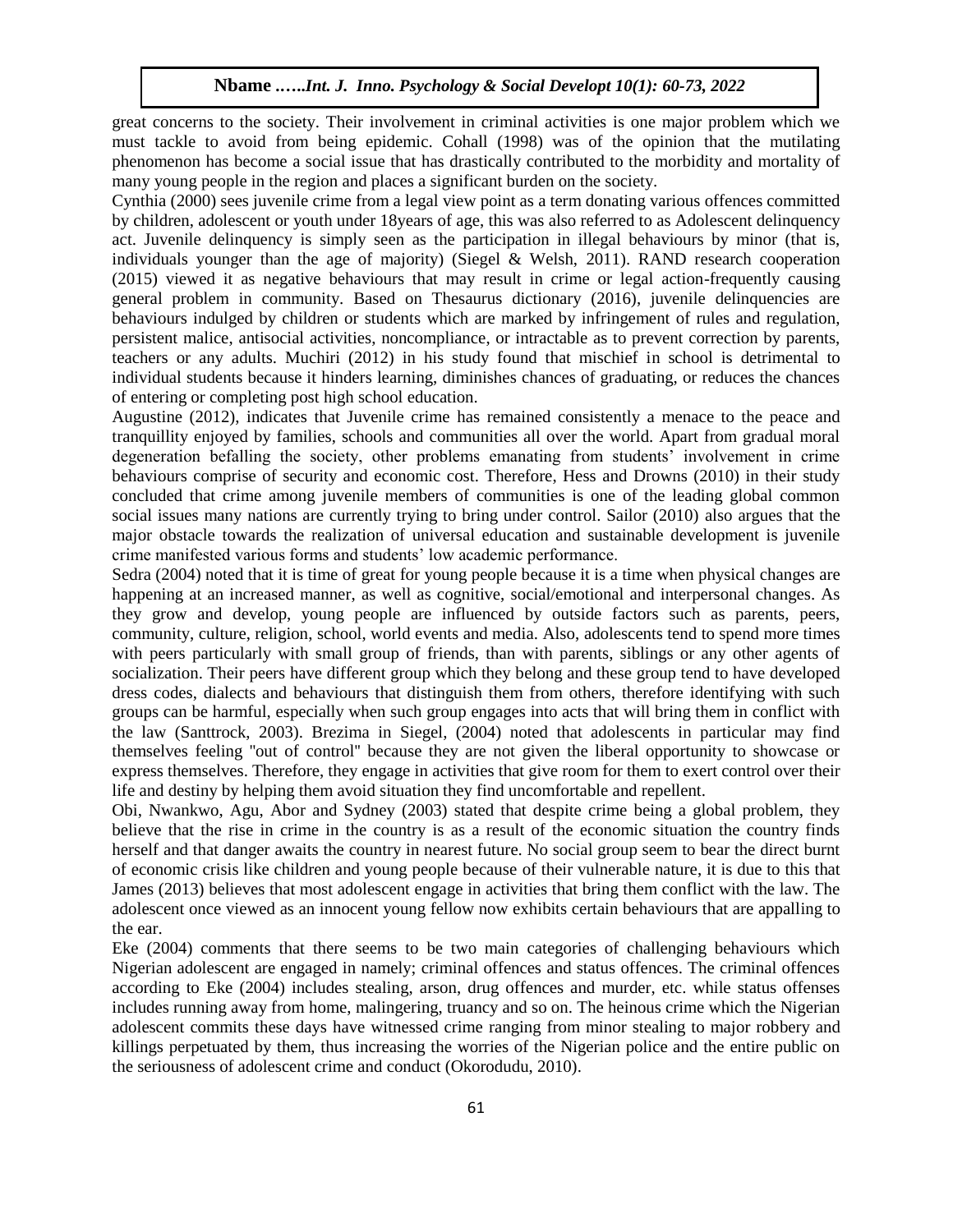The forms of crime which adolescents in the country commonly commit are burglary, kidnapping, armed robbery, pick pocketing, tout, arson, sexual assault, cyber fraud, prostitution, abuse of psychoactive substances, weapon possession, vandalism, shoplifting, terrorism, larceny, election rigging, homosexuality, oil theft and shocking ritual killing etc.

Juvenile crime encompasses two separate words which were juxtaposed to from the word Juvenile crime. Juvenile was derived from Latin word ''iuvenils'' meaning young people, juvenile is often seen as youngsters who have not attained maturational age. It is a legal term for individuals under the age of majority which differs across nations but is usually between 18 and 21. It is as a word suitable for youngsters who are immature or a living life form that has not reached its grown up structure, gender development or size. (Wikipedia: Juvenile, 2019) while, crime is regarded as any illegal act for which someone can be rebuffed by the government, it was gotten from the Latin word "criimen" (Merriam-Webster, 2014). The constitution of Federal Republic of Nigerian recognizes eighteen years old as the time of development and full criminal responsibility. Justina (2014) noted that Juvenile Crime is wrongdoing carried out by youngsters or individuals who are less than eighteen years old and are most times referred to as juvenile offenders.

Wickliff (2014) contributed that human beings tend to develop in different stages until they become adults. One of these stages is the adolescent stage. When humans are in the adolescent stage, they are considered juveniles, being a juvenile in any one's life is part of the stages of development. The behavioural patterns of juvenile are influenced in part by what goes on in the environment in which they live. Every stage of development has transitions. Family members, friends and peers all influence these times of transition for the juvenile. It is sometimes accompanied by a desire for material things, fashion, peer pressure, cash and more.

Mosby (2009) sees juvenile delinquency as the persistent antisocial, illicit or criminal conduct by children and youths to the extent that it cannot be controlled or redressed by parents as it is an old term used to depict conduct of adolescents acting in a way conflicting with societal desires. Santrock ( 2003) sees it as a wide scope of kids and youth practices including socially unsatisfactory conduct, status offenses and criminal acts. Therefore, juvenile crime is a segment part of the term adolescent delinquency and most routine wrong doers and expert crooks begin their profession crime as youngsters who come to the attention of the juvenile or children's courts of their community.

Adolescents are capable of committing the same crimes as adults. However, some acts are considered delinquent basically in light of the guilty party's status as a minor. Distinctive Violations have diverse guilty party causing disparity within the system. Those guilty parties who carry out violent crimes are not the same as those who perpetrate property crimes or status offenses. (Shesabutterfly, 2012)

- These ''status'' offenses are behaviours that are considered to violate the law considering their age. when committed by a minor these infringements are considered status offenses while remaining legal for others, such include under age consumption of alcohol, driving without a permit, truancy from school and fleeing from home. Status offenses are normally managed by social service agencies and do not require intercession from juvenile courts. Young ladies are more likely to be apprehended for status offenses while young boys constitute the higher proportion for underage drinking.
- Property crime are committed when an adolescent uses force, or the threat of force, to get the property of another. This include burglary, larceny, shop-lifted, theft and fire arm related crime.
- Violent crimes are crimes in which the outcome leads to physical/emotional damage to the victim, such as murder, forcible rape, robbery and aggravated assault.

Moffitt and Caspi (2001) noted that there are basically two sort of juvenile offenders which are Adolescent-Limited Offenders and Life-Course-Persistent Offenders. This two have their attributes which distinguishes them from one another and empower grown-ups and concerned individuals to deduce adolescents whom their delinquent, antisocial behavior and criminal acts is only for a while and those that will most likely advance to cutting edges hoodlums later in adulthood. The classification has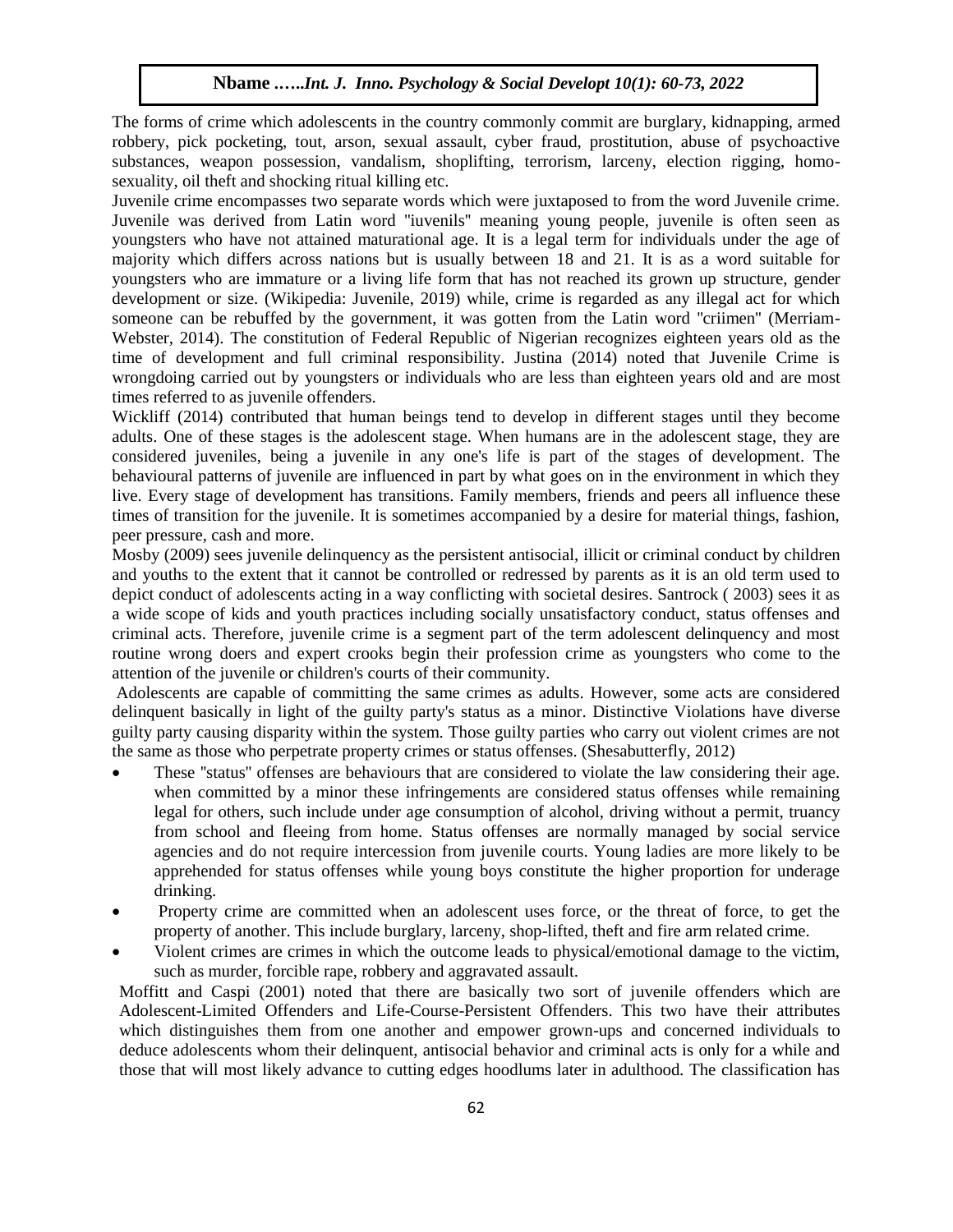helped in finding the motivation why youngster offend and to ensure that responses to offending are appropriate and effective for the well being of children and youngsters.

The Life-Course-Persistent offenders are as well called the persisters, according to Moffitt, they begins early, before 14 and as early as 10 years of age, affronting at a higher rate and continue into adulthood. they display shoplifting and truancy at age 10, selling illicit drugs and stealing cars at age 16, robbery and rape at age 22 and fraud and child abuse at age of 30 (Moffitt, 1993). Kids and teenagers who are Life-Course-Persistent offenders engage first in less serious form of non-aggressive behaviours such as stealing and truancy during middle childhood, then grow into adolescence they participate in serious delinquent and criminal exercises (Brame, Nagin & Tremblay).

Caspi and Moffitt (1995) believed that these set of adolescents are more likely to commit violent crimes and drop out of school, showcase consistency in their conduct cross-wise circumstance, conning in school, betting and so forth. They then went further to say that as they become adult they experience issues in framing lasting relationships and may show a hostile mistrust of others, aggressive dominance, impulsitivity and psychopathic.

The second classification which is adolescent-limited-offenders was alluded to as Desisters. Hamalaien and Pulkkinen (1996) documented that adolescent offenders in this category show those unlawful demonstration but are limited within their teenage years, carry out less compelling crimes and are less inclined to drop out to school and have more grounded family ties and conclusively whatever criminal activities they are engaged in which often related to temporary situational factors especially peer influence.

In a research in New Zealand Persisters are responsible for large proportion of crime, the research finding stated 85% where male, 70-80% had a drug and alcohol problem and significant number are drug dependent/addicted. Also Persisters are most cases not engaged in school and those enrolled in school are in most cases having truancy issues. They encounter family dysfunctions and disadvantage and in addition lacking positive role model, persisters are likely to have one sort of psychological disorder and display little remorse not mention any causality regrets. Persisters are more likely to have history of abuse and neglect and previous involvement with child, youth and family services (New Zealand ministry of Justice, 2005). These characteristics are common to all the group of serious young offenders who bedevil all western democracies. Both groups commit serious offences but the persisters tend to commit more of them, partly because they are committing crime at such a high rate over a long period. The distinguishing proof of adolescent offenders in light of this characterization has helped in the comprehension of why most grown-ups commit crime as they tend to have been preceded by offending during childhood (Brame et.al, 2001)

The youngsters in the Desister group which are likewise called the adolescent limited offenders, are especially at danger from substance misuse and hostile to social associates and are considered by some to be the priority for addressing risk with this group:

- Mixing with hostile social associates
- Substance misuse
- Family issues- poor parental monitoring, negative guardian-child relationship
- Poor performance and attendance at school, negative emotions about school.

While persisters who are also called life course persistent offenders tend to originate from multi-problem backgrounds and are more probable of ''all offenders to continue offending into adulthood. Effective interventions with this group must tackle multiple identified risk factors.

- Having few social ties (being low in popularity and engaging in few social activities)
- Having some family problems, especially poor parental monitoring of children and negative guardian-child relationship.
	- Showing poor self-management, including impulsive behaviour, poor intuition ability and poor social/ interpersonal skills.
- Showing aggressiveness (both verbal and physical, against people and objectives) and anger,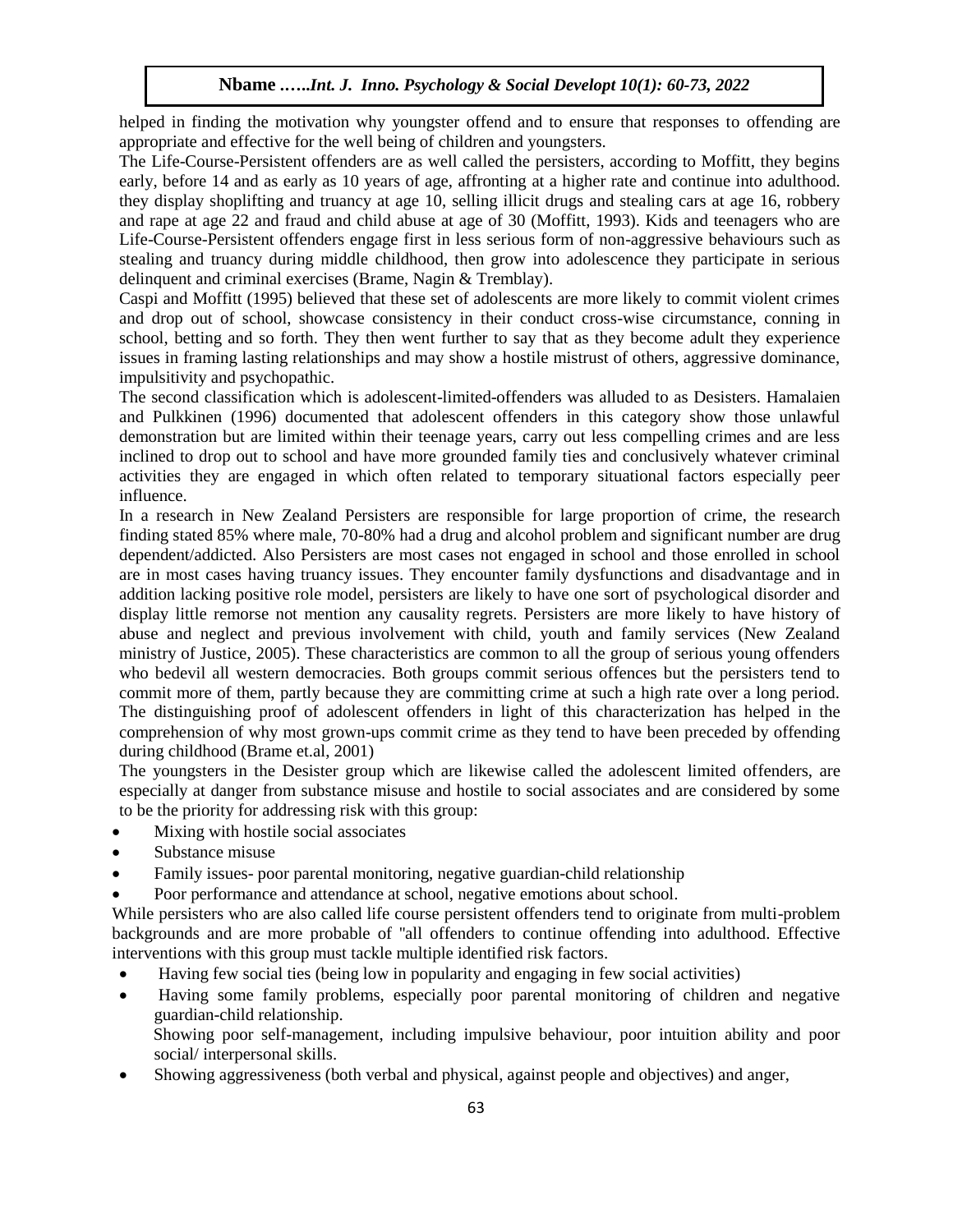- Performing and attending poorly at school, lack positive involvement in and feeling about school.
- Demonstrating antisocial attitudes that are supportive of crime, theft, illicit drug taking, violence, truancy and unemployment.
- Abusing drugs and liquor
- Living in neighborhood that is poor, disrupted, with high rates of crime and brutality, in overcrowded and or frequently changing conditions.
- Lack social pride and positive social identity.
- Persisters offenders tend to demonstrate the most extreme and most prominent qualities and danger components from a moderately early age (Scott, 1999)

# **Some Factors Related to Juvenile Crime are;**

# **Abuse and Neglect**

Abuse is simply when a child is harmed deliberately or when a guardian or parental figure does not make available the protection a child requires (OACAS, 2010). physical and social abuses are often the most conspicuous, however disregarded and psychological mistreatment can be pretty much harming. Neglect happens when a child's fundamental needs are not met. Neglect is continuous inability to meet a child's essential needs (NSPCC, 2015). These fundamental needs incorporate the requirement for sustenance, shelter, rest, clothe, medicinal consideration, education and protection from physical or emotional harm. they may not get the affection and consideration they required from their guardians or care-givers. Abuse and neglect may be an element that has impact on youngster in senior secondary school to perpetrate crime. Wisdom and Maxfield (2001) in a study carried out in Washington D.C discovered relationship between Abuse and Neglect and delinquency and criminal conduct. They found that adolescents who were subject to such treatments were more likely to engage in criminal acts. Youngsters who were neglected or abused were 89% more likely to be apprehended as juvenile criminals and 28% more likely to be apprehended as adults than youngsters with no abuse or neglect history. Additionally youngsters who have been abused or neglected had 30% probability to be apprehended for a violent crime. With this reason, there is a probability that youngsters who have been abused or neglected might get furious with everyone around them and consider them to be adversaries and these cherished individuals around them may constitute their sufferers in the crime they commit.

**Exposure to Psycho-active Substance:** Psycho-active substances that when taken in or regulated into one's framework, influences mental procedures (WHO, 2014). Young people specifically are pulled into psycho-active substances by peer pressure, youthful curiosity and desired to test on the properties of these psycho-active substances which stimulates such state of euphoria, audacity and abnormal state of vitality. Adolescent involvement with liquor, drugs, tobacco, sexual relationship and group savagery starts at increasingly younger age. In spite of significant measure of exertion have been exhausted to give proper data relating to the consequences of the activity, greater part of them despite everything still take part in it.

A study by UNCDP (1999) found out that while less prevalent among young adults, the utilization of illicit drugs has become quite wide spread among adolescent. Most psycho-active substance users get snared while they were youngsters. Albeit the vast majority of them may be decent, there are numerous situations in which psychoactive substance taking may have a cozy association with crime. This is most apparent with respect to its consumption, it's addictive nature which drives its users to robbery or prostitution as a means of livelihood to sustain their habit. Youngsters who are exposed to these substances tend to participate in criminal exercises. As psycho-active substances tends to make its users muzzy and these make them see no harm in being involved in criminal activities such as kidnapping, armed robbery and general destruction of law.

**Urban Poverty** urban poverty is a multidimensional phenomenon. The urban poor live with numerous hardship. Their day by day difficulties might incorporate; limited access to occupational opportunities, lack of insecure housing and services, violent and unhealthy environments, little or no social protection,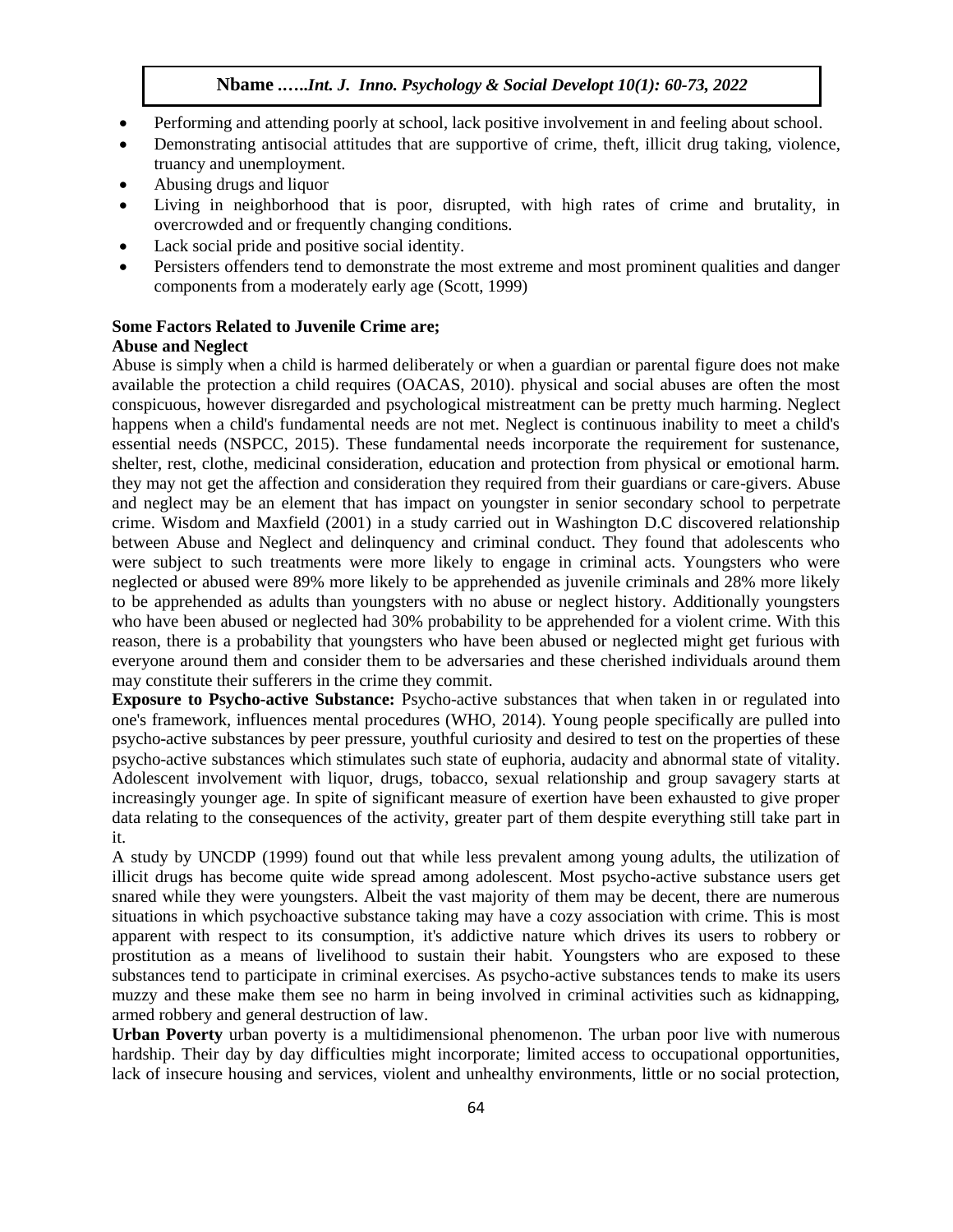mechanism and limited access to adequate health and education opportunities (Baker, 2011). Urban poverty is not just a collection of characteristics. It is also a dynamic state of vulnerability and susceptibility to risks.

The urban growth is attributed to both natural population growth and rural to urban migration. Urbanization contributes to sustained economic growth which is critical to poverty reduction. City provide opportunity for many and also can present situations or conditions such as overcrowded living, congestion unemployment, lack of social and community network, severe inequality and crippling social problems such as criminal violence (Baker, 2011).

Most people who voyage from their rural settlement will benefit from the opportunities in urban areas, while others mostly with low skill levels, may be left behind and find themselves struggling with the day to day challenges of city life. Unfortunately, children and adolescent from families of urban poverty category are likely to engage in crime. In many large urban center, a high number of children work in the most hazardous sector such as prostitution and drug trafficking. Fagade (2008) on a survey of juvenile in the Urban in Ibadan revealed that 26% of women involved in prostitution were between 11 and 20 years old.

Peer Group: Peer is derived from the Latin word "par" which means equal. It is simply seen as people who are equal in such respect as age, education or social class group, challenge etc as in peer group or social peer to peer process (Wikipedia, 2015). The significance of peers in development of adolescent cannot be over looked because the peer group which the adolescent belongs to influences every aspect of them. At childhood, the peer group is essentially a play group which introduces the child to so many things in life. Ekpenyoung (2006), it is the peer group that the child learns and acquires additional skills for dealing with other people. Thus the child learns to predict the behaviour of others outside the family through the elements of social organization and interaction with the individuals who are members of the peer group (Uzorka, 2014). Okorodudu (2010), in adolescence the peer group takes the form of a clique which introduces the child to status and class values. During the adolescent years as the child approaches adulthood, peer often compete with parents as guide to acceptable behaviours and as a source of approval and disapproval. The adolescent is therefore under pressure to meet the expectations of both parents and peers. The adolescent is more likely to conform to the influence of peer on the attitude and behaviour to adopt, not minding its consequences and dress code in order to be accepted as part of the group. This does not mean that the peer group is a local group but they tend to influence an individual either negatively or positively.

**Parenting Style:** parents have a universe of impact over their kids and essentially mold and shape their kids into grownups, the discipline style they use have an extraordinary effect. Baumrind in Kathryn and Shannon (2009) defined three child rearing styles based on Earl Schaefer's idea of parental demand and responsiveness. Parental demand is the extent to which parents set rules for their kids and how they discipline them, taking into account these rules. Parental responsiveness is the poignant facet of parenting. Responsiveness alludes to the extent to which parents attend to their kids needs and support them. In view of these ideas, Baumrind recognized three styles: authoritative, authoritarian and permissive.

Authoritative parenting according to Baumrind is high in both demanding and responsiveness. Thus, the parents keep an eye on and train their kids decently, while being very supportive at the same time. Authoritative parenting is characterized by a child centered approach that holds high expectations of maturity. Authoritative parents tend to comprehend the way their kids are feeling and instruct them how to control their emotions. Even with elevated requirement of maturity, these sets of parents are generally sympathetic of any likely weakness (Strassen, 2011). They utilize clarification, persuasion and reasoning; adjust their child rearing practices by utilizing discipline and remuneration aptly. Their disciplinary measures are employed in a way in which their kids are denied gifts (D' souza, 2008). This is by and large, well thought-out to be the most suitable atmosphere to rear a child.

Authoritarian parents on the other hand are high in demanding and low in responsiveness (Kathryn & Shannon, 2009). This method of child rearing practice is to a greater degree prohibitive, intense chastisement child rearing practice in which parents make their kids take after their commands with next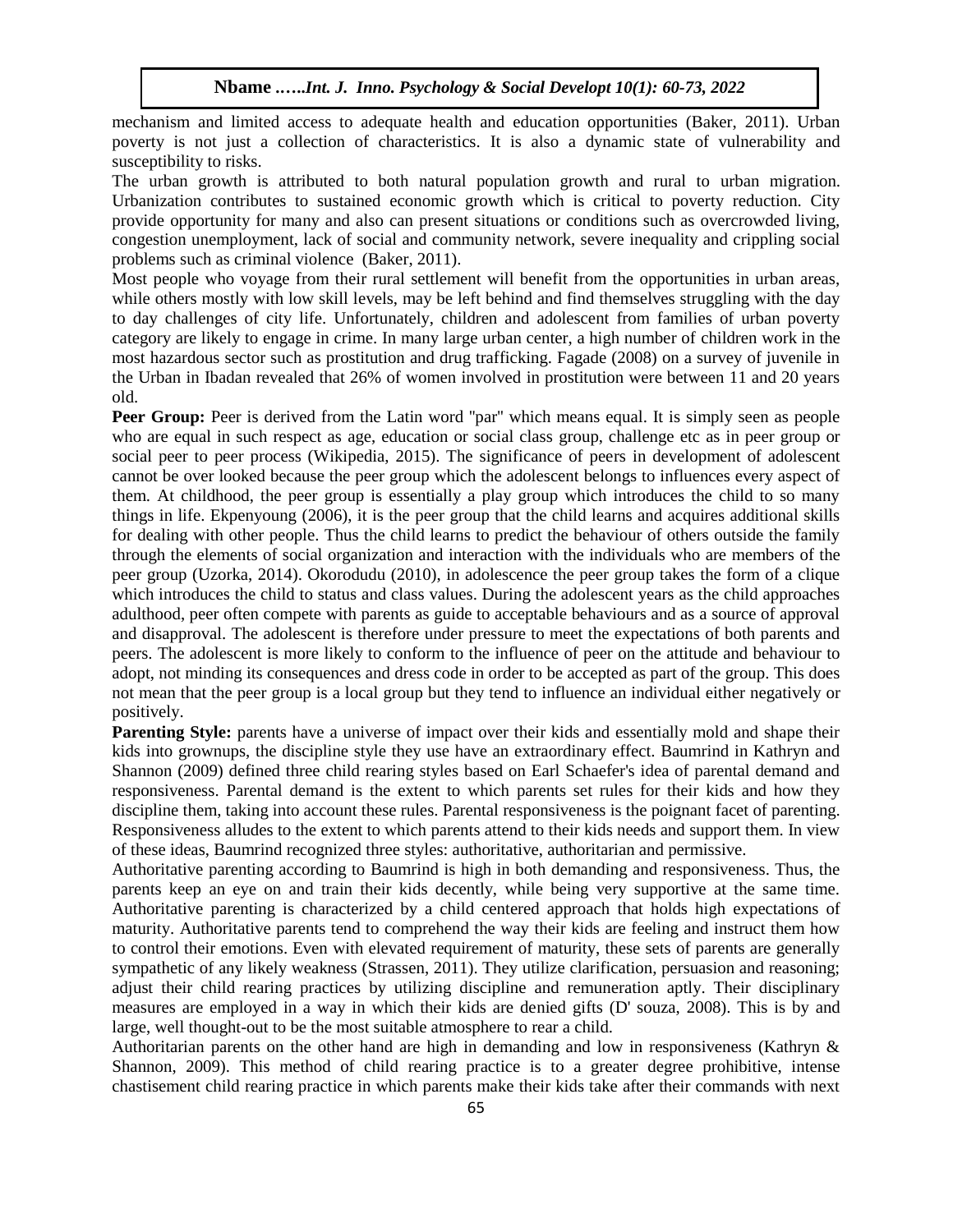to zero classification (Santrock, 2007), they are seen to be demanding, stringent, give discipline and do not permit the abundance or authority to express diverse supposition. They detest questioning of their authority, set exclusive expectations and request that their principles be fulfilled. They esteem compliance, conformity and custom, while dispiriting autonomy and individualism (D'souza, 2008). It is clear that this child rearing style has an unmistakable impact on children, particularly when matched up to authoritative and permissive parenting.

Permissive parenting is low in demanding and high in responsiveness (Baumrind in Kathryn & Shannon, 2009). They do not compel set of laws on their kids, their kids are at liberty to do what so ever they wish whenever they want. Permissive parenting is one in which parents are in involved with their children but place few demands or control on them (Santrock, 2007). Permissive parents give much freedom, set no limit or boundaries and provide no guidelines for the child to follow social accepted norms and thus employ little or no punishment (D'souza, 2008). This set of parent endeavour to be ''buddies'' with their kids and not accept a parental role (Rosenthal 2014). They grant their children to settle on the take decisions, give them whatever they need and look forward to being appreciated for their accommodating style while some other type of permissive parent compensate for what they missed as children for both freedom and the materials things they lacked during their childhood, on account of this such children are engage in behavioural misconduct than others (Prange, 2014). This style of parenting can also be harmful to a developing child.

A couple of investigation has identified possible result for kids raised in the three different parenting environments. Lamborn, Mounts, Stemberg, and Dornbursch (1991) established that youngster who depict their parents as authoritative reported ''by and large greater educational capacity, lower levels of issue behaviour and higher levels of psychosocial development'' Adolescents raised in authoritarian homes were similar to those in authoritative homes. However, they did not show as much ''self reliance and social skill (Lamborn et.al 1991). Finally, adolescents raised in permissive homes report the minimal echelon in all grouping. Loeber and Stouthamer-Loeber (1986) established analogous outcome in their study. They recorded parental qualities linked with children developing antisocial personality, which is associated with problematic conduct. They acknowledged non appearance of supervision, no discipline, lack of emotional support and rejection as the most significant factors in predicting criminal behaviour in adolescents (Loeber & Stouthamer-Loeber, 1986). A lack of supervision and discipline are indicators for a permissive parenting style. Nonattendance of energetic sponsorship and denunciation are distinctiveness of an authoritarian parenting style. This would demonstrate that child rearing styles would conceivably be detrimental to an adolescent encountering adolescence in that environment.

Another study joins parental care with lot of mental torment, which lead to criminality. Chambers, Power, Loucks and Swanson (2001) established that sky-scraping parental control, such as in an authoritarians parenting style, prompt a speedier first. They also discovered that low parenting care, such as in a permissive parenting style, is interrelated to strange measure of inconvenience in youngster. These finding would in like manner shows pernicious outcome from being brought up in permissive or authoritarian home.

#### **Statement of the Problem**

Adolescents these days want to be recognized as big boys and girls, thus majority of them venture into certain unlawful acts to meet up their target and unfortunately this has caused the lives of many adolescents, bringing sorrows to their family and community as well as many properties being lost in the process. Academically these adolescents may perform poorly because when involved in criminal activities, they might not have time to attend school and if they do, might not perform optimally because they would see studying as burdensome and a total waste of time, when they can use such time to plan a criminal act that would be beneficial to them. Consequentially adolescents who are deep in this act are likely to drop out of school because they believe that attaining quick riches will not be achievable through education but through other means that are most likely illegal such as ''oil theft'' which is apparent in this region.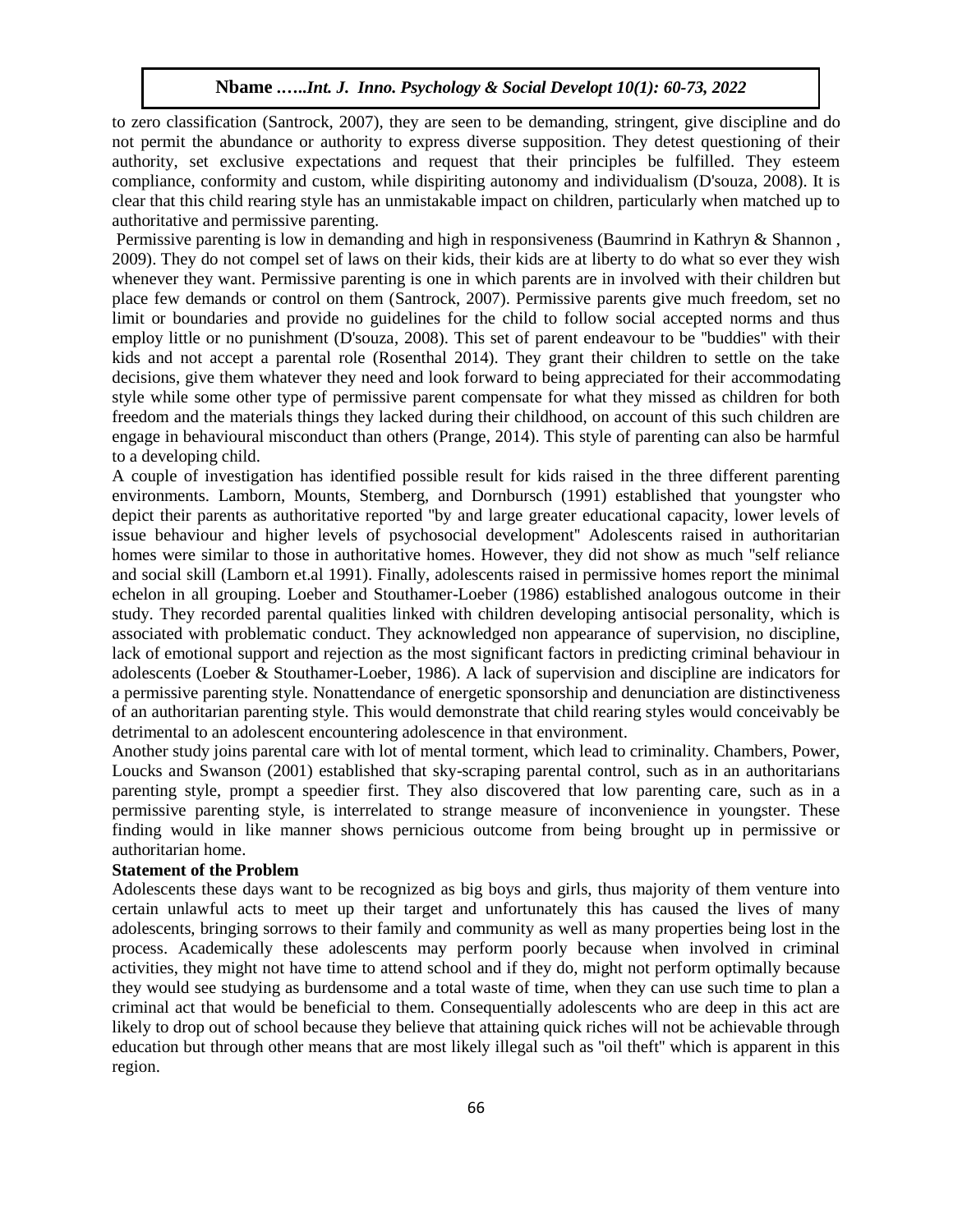Furthermore, adolescents that are in school that commit crime are likely to be the ones that form dreaded cult groups in secondary schools, thus hampering the goals of the educational sector and gang groups that disturbs the peace and tranquillity of the society. In addition if these adolescents are successful in their criminal trade as they grow, are likely to mature and become hardened criminal that will hamper the peace and tranquillity of the society in later days. Currently the nation's security operatives are finding it difficult to comprehend that the fight against crime does not only involve adults but also teenagers which is still a mystery to them.

It is on this tenet that the need to know the factors that influences juvenile crime as a basic step in eradicating this mutilating plaque that is eating up these crops of our future leader and the statement of problem was formulated. Therefore the problem of the study was to ascertain factors responsible for juvenile crime in senior secondary school in Tai LGA,

# **Research Questions**

- 1. What influence does gender have on juvenile crime among secondary school students in Tai LGA of Rivers state?
- 2 How does location influence juvenile crime on secondary school students in Tai LGA of Rivers state?

#### **Hypotheses**

- Ho1: Gender does not significantly influence juvenile crime among secondary school students in Tai LGA of Rivers state.
- Ho2: Location does not significantly influence juvenile crime among secondary school students in Tai LGA of Rivers state.

# **METHODOLOGY**

The study adopted a descriptive survey research design. Nwankwo (2011), it is a study in which a researcher collects data from a sample which was drawn from a given population and describes certain features of the sample as they are at the time of the study which are of interest to the researcher, without manipulating an independent variables of the study. The population of the study comprised 2771 students in public senior secondary schools in Tai LGA, of Rivers state. The sample of study consisted of 350 students, using Taro Yemene method to cut down the sample size. Ten schools were selected for the study through simple random sampling technique. The instrument for data collection was a self-structured questionnaire titled ''Factors Influencing Juvenile Crime in Senior Secondary Schools (FIJCSSS)''. The instrument was segmented into two sections. Section A contained information on bio-data of the respondents, while sections B contains information on factors influencing juvenile crime. The research instrument was responded on a modified 4 point Likert scale and weight as follows:

Strongly Agreed  $(SA) = 4$ Agreed (A)  $=$  3 Disagreed (D)  $=$  2 Strongly Disagreed  $(SD) = 1$ 

The instrument for data collection was validated by two experts in measurement and evaluation, department of educational psychology, Guidance and counselling. The reliability of the instrument was obtained through test-retest in which the initial and final scores were correlated using Pearson's product moment correlation which yielded 0.78 reliability co-efficient. The instrument was administered by researchers and also collected immediately after completion to ensure 100% return. Mean was used to answer the research questions while T-test was used for the test of hypotheses at 0.05 level of significant.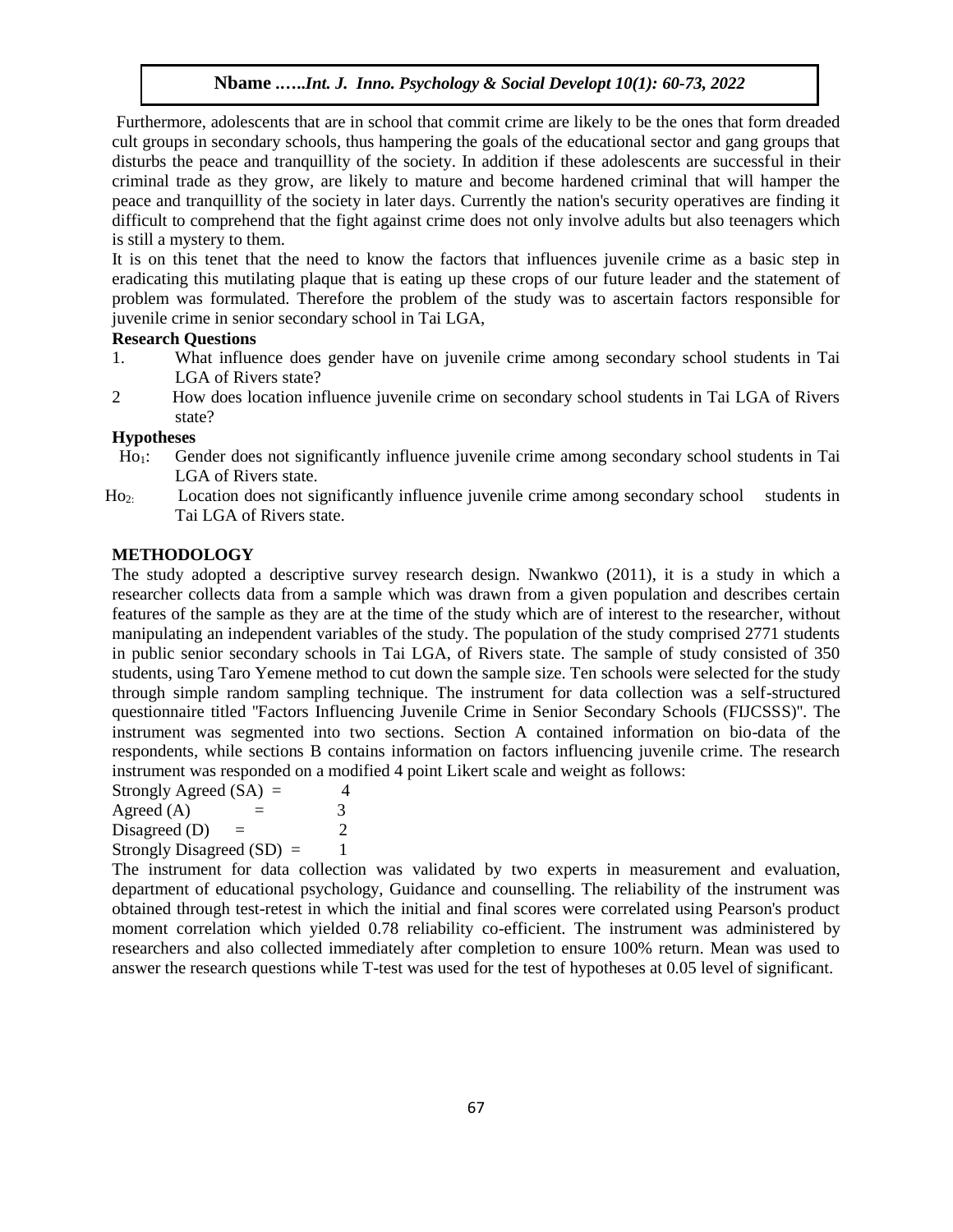#### **RESULTS**

**Research Question one:** *What influence does gender have on juvenile crime among secondary school students in Tai LGA of Rivers state?*

**Table 1.1: Mean and Standard Deviation of Influence of Gender on Juvenile Crime among Secondary School Students.**

|              |                                                                                           |           |             | Female $=200$  |           |                  |                                       | Male $=150$             |                 |                |           |                  |                                      |               |
|--------------|-------------------------------------------------------------------------------------------|-----------|-------------|----------------|-----------|------------------|---------------------------------------|-------------------------|-----------------|----------------|-----------|------------------|--------------------------------------|---------------|
| N            | <b>Items</b>                                                                              | 4         | 3           | $\overline{2}$ | 1         |                  |                                       | $\overline{\mathbf{4}}$ | 3               | $\overline{2}$ | 1         |                  |                                      |               |
|              |                                                                                           | <b>SA</b> | $\mathbf A$ | D              | <b>SD</b> | <b>Tota</b><br>l | $\left( \overline{\mathbf{x}}\right)$ | S<br>$\mathbf{A}$       | $\mathbf A$     | D              | <b>SD</b> | <b>Tot</b><br>al | $\left(\overline{\mathbf{x}}\right)$ | <b>Remark</b> |
| $\mathbf{1}$ | Boys are more<br>engaged in<br>kidnapping<br>business than<br>girls.                      | 80        | 50          | 40             | 30        | 580              | 2.90                                  | 60                      | 40              | 30             | 20        | 440              | 2.93                                 | Accepted      |
| 2            | Both male and<br>female are<br>engaged in<br>adolescent crimes<br>in secondary<br>schools | 90        | 60          | 40             | 10        | 630              | 3.15                                  | 91                      | 26              | 5              | 28        | 475              | 3.17                                 | Accepted      |
| 3            | The students are<br>into drug abuse.                                                      | 90        | 52          | 33             | 25        | 607              | 3.04                                  | 55                      | 40              | 28             | 27        | 423              | 2.82                                 | Accepted      |
|              | Family up<br>bringing<br>contribute<br>towards<br>adolescent crime                        | 87        | 53          | 35             | 25        | 602              | 3.01                                  | 90                      | 20              | 10             | 20        | 460              | 3.06                                 | Accepted      |
| 5            | The students do<br>not concentrate<br>in school as a<br>result of crimes                  | 90        | 65          | 40             | 5         | 640              | 3.20                                  | 90                      | 30              | 20             | 10        | 500              | 3.33                                 | Accepted      |
|              | <b>Grand mean</b>                                                                         |           |             |                |           |                  |                                       |                         |                 |                |           |                  | 3.07                                 |               |
|              | 3.06                                                                                      |           |             |                |           |                  |                                       |                         | <b>Accepted</b> |                |           |                  |                                      |               |

Table 1 reveals influence of juvenile crime among secondary school students based on gender. It shows that items (1, 2. 3, 4, 5) were accepted because their criterion mean was above 2.5. Again, the grand mean for the female was (3.06), while that of male was (3.07). This shows no much difference in the grand mean result of male and female. Therefore it also indicates that the items were accepted as influence of juvenile crime among on secondary school students in Tai LGA of Rivers state.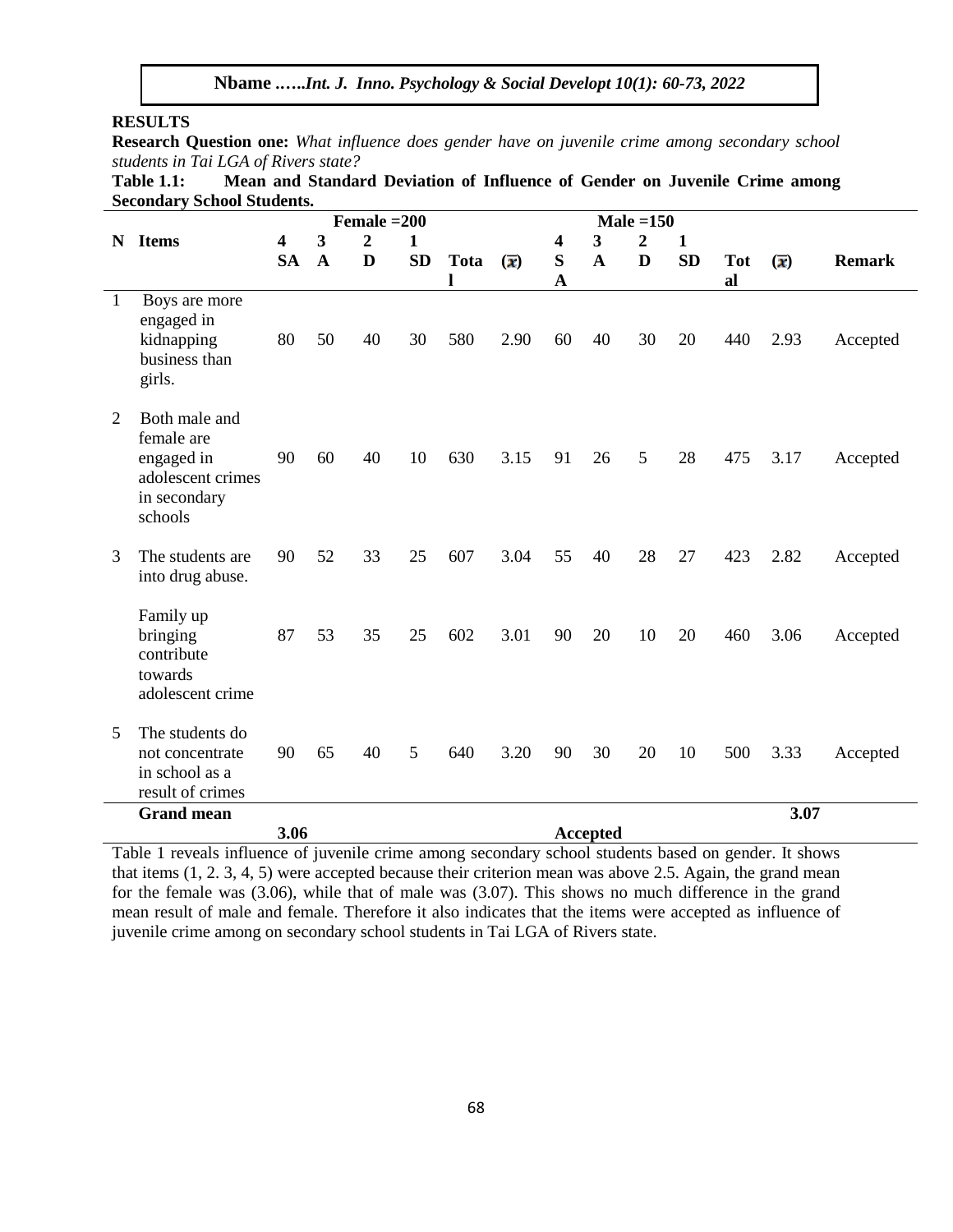**Research Question Two:** *How does location influence juvenile crime on secondary school students in Tai LGA of Rivers state?*

| <b>Table 1.2:</b>                |  | Mean and Standard Deviation of Influence of Gender on Juvenile Crime among |  |  |  |  |
|----------------------------------|--|----------------------------------------------------------------------------|--|--|--|--|
| <b>Secondary School Students</b> |  |                                                                            |  |  |  |  |

|        |                                                                                          | Rural $=150$    |             |                  |        |                  |                                       |           | Urban $=200$            |                |           |                  |                                       |               |
|--------|------------------------------------------------------------------------------------------|-----------------|-------------|------------------|--------|------------------|---------------------------------------|-----------|-------------------------|----------------|-----------|------------------|---------------------------------------|---------------|
| N      | <b>Items</b>                                                                             | 4               | 3           | $\boldsymbol{2}$ | 1      |                  |                                       | 4         | $\overline{\mathbf{3}}$ | $\overline{2}$ | 1         |                  |                                       | <b>Remark</b> |
|        |                                                                                          | <b>SA</b>       | $\mathbf A$ | D                | S<br>D | <b>Tota</b><br>1 | $\left( \overline{\mathbf{x}}\right)$ | <b>SA</b> | $\mathbf A$             | D              | <b>SD</b> | <b>Tot</b><br>al | $\left( \overline{\mathbf{x}}\right)$ |               |
| 6      | Adolescents in<br>urban involve in<br>juvenile crime<br>than their rural<br>counterparts | 75              | 40          | 20               | 15     | 475              | 3.17                                  | 90        | 65                      | 40             | 5         | 640              | 3.20                                  | Accepted      |
| $\tau$ | Environment has<br>an impact on<br>adolescent<br>behaviour                               | 99              | 30          | 16               | 5      | 523              | 3.49                                  | 87        | 53                      | 35             | 25        | 602              | 3.01                                  | Accepted      |
| 8      | They are<br>exposed to social<br>vices than their<br>rural<br>counterparts               | 70              | 50          | 25               | 5      | 485              | 3.23                                  | 90        | 50                      | 30             | 30        | 600              | 3.00                                  | Accepted      |
| 9      | Parental socio-<br>economical<br>background can<br>lead to juvenile<br>crime             | 70              | 45          | 20               | 15     | 470              | 3.13                                  | 92        | 67                      | 40             | 1         | 650              | 3.25                                  | Accepted      |
| 10     | Peer groups<br>communication<br>brings about<br>juvenile crime                           | 85              | 20          | 15               | 30     | 460              | 3.07                                  | 90        | 60                      | 40             | 10        | 630              | 3.15                                  | Accepted      |
|        | <b>Grand mean</b>                                                                        |                 |             |                  |        |                  | 3.22                                  |           |                         |                |           |                  | 3.12                                  |               |
|        |                                                                                          | <b>Accepted</b> |             |                  |        |                  |                                       |           |                         |                |           |                  |                                       |               |

Table 2 reveals influence of juvenile crime among secondary school students based on school location. It shows that items (6, 7, 8, 9, and 10) were all accepted because their criterion mean was above 2.5. Again, the grand mean for the rural was (3.22), while that of urban was (3.12). This shows difference in the grand mean scores of rural and urban students. Therefore, it also indicates that the items were accepted as influence of juvenile crime among on secondary school students in Tai LGA of Rivers state.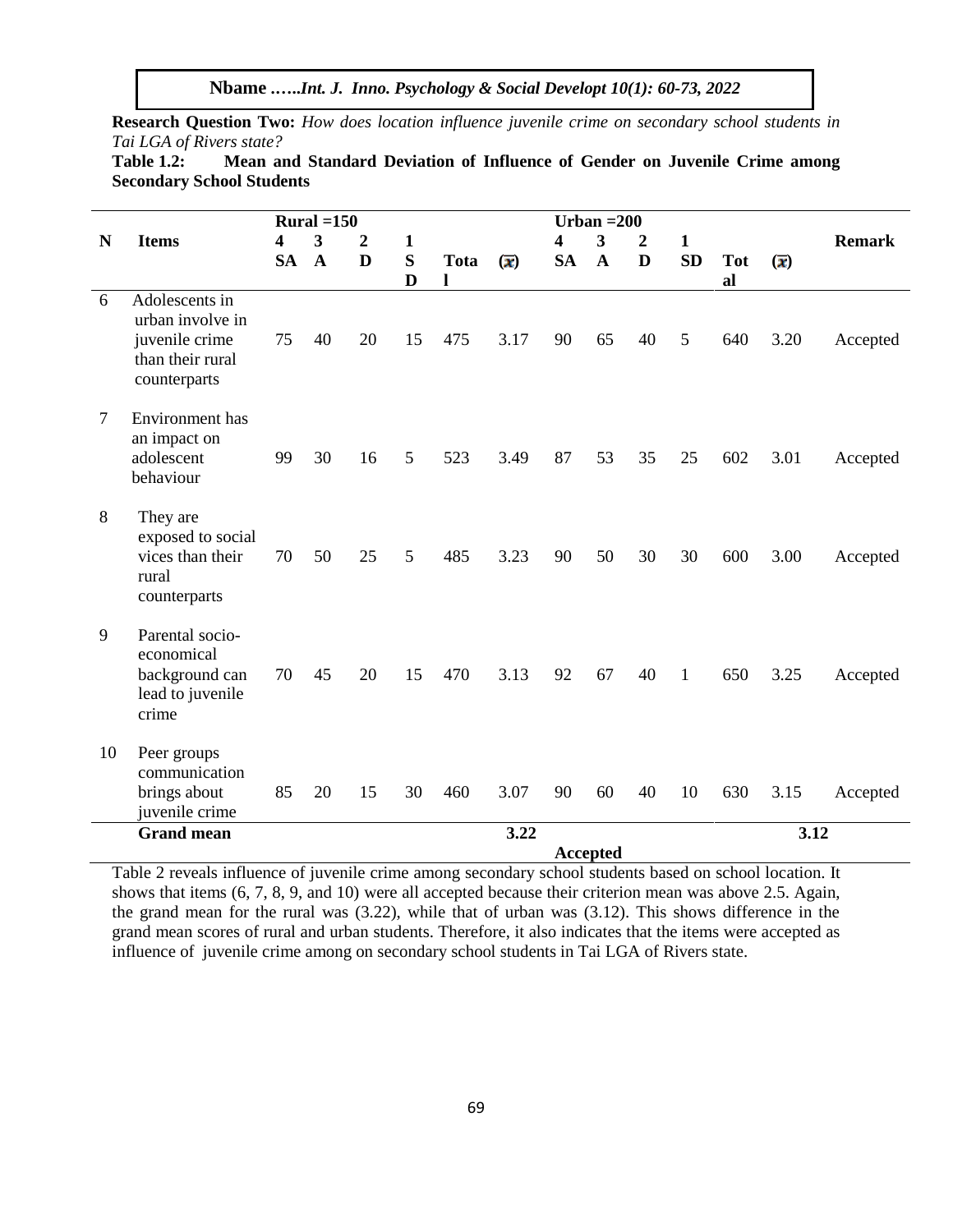**Nbame .…..***Int. J. Inno. Psychology & Social Developt 10(1): 60-73, 2022*

| in Tai LGA of Rivers state.<br>Table 3: | <b>Table 4.7:</b> | <b>Secondary School Students in Tai LGA of Rivers State</b> |              |     |      |         |                | T-test Result of Gender Influence on Juvenile Crime among |  |
|-----------------------------------------|-------------------|-------------------------------------------------------------|--------------|-----|------|---------|----------------|-----------------------------------------------------------|--|
| Group                                   | N                 | Mean                                                        | <b>Std</b>   | Df  | A    | t-value | <b>P-value</b> | <b>Decision</b>                                           |  |
| <b>Female</b><br><b>Male</b>            | 200<br>150        | 3.06<br>3.07                                                | 0.97<br>0.97 | 348 | 0.05 | 0.167   | 0.0764         | Not.<br>Significant                                       |  |

**Hypothesis one:** Gender does not significantly influence juvenile crime among secondary school students in Tai LGA of Rivers state.

Table 3 reveals that female students have a mean score of (3.06) with its corresponding standard deviation of (0.97), while male students have mean score of (3.07) with its corresponding standard deviation of  $(0.97)$ . Again, calculated t-value of 0.167 and P-value of 0.0764 > 0.05 (which is greater than) the chosen level of significant was gotten at 348 degree of freedom. Therefore, the null hypothesis was not rejected. This implies that there is no significant difference in the influence of juvenile crime among secondary school students in Tai LGA of Rivers state based on gender.

**Hypothesis two:** Location does not significantly influence juvenile crime among secondary school students in Tai LGA of Rivers state.

**Table 1.4: T-test Result Influence of Location on Juvenile Crime among Secondary School Students in Tai LGA of Rivers State** 

| Group                        | N          | <b>Mean</b>  | <b>Std</b>   | Df  | $\mathbf{A}$ | t-value P-value |       | <b>Decision</b>    |
|------------------------------|------------|--------------|--------------|-----|--------------|-----------------|-------|--------------------|
| <b>Rural</b><br><b>Urban</b> | 150<br>200 | 3.22<br>3.12 | 1.18<br>1.06 | 348 | $0.05$ 0.179 |                 | 0.083 | Not<br>significant |

Table 4 reveals that mean score for rural students was (3.22) with a corresponding standard deviation of  $(1.18)$ , while mean score for urban was  $(3.12)$  and a standard deviation of  $(1.12)$ . Again, calculated tvalue of 0.179 and P-value of  $0.083 > 0.05$  (which is greater than) the chosen level of significant at 348 degree of freedom. Therefore, the null hypothesis was not rejected. This implies that there is no significant difference in the influence of location on juvenile crime among secondary school students in Tai LGA of Rivers state.

#### **DISCUSSION OF FINDINGS**

Table 3 reveals that female students have a mean score of (3.06) and a standard deviation of (0.97), while male students have mean score of  $(3.07)$  and a standard deviation of  $(0.97)$ . Again, t-test results reveals  $(t= 0.167, P= 0.076 > 0.05)$  which is greater than the chosen level of significant at 288 degree of freedom. Therefore, the null hypothesis was not rejected. This implies that there is no significant difference in the influence of juvenile crime among secondary school students in Tai LGA of Rivers State based on gender. This result is in agreement with the result of Okpako (2004) who found no significant difference between male and female on the influence of juvenile crime. He noted that broods that are well breed irrespective of their gender will behave well and desist from behaviours that will bring them in conflict with law. Although male adolescents tend to be more engaged in juvenile crime as a result of less social control which they received compared to their female counterparts who is consequently and closely monitored around the clock and also handed heavy punishment whenever they deviate from they accepted norm. Kamau (2011) supported the study when he assessed factors infringed by parents that influence crime behaviour among students in boarding secondary schools. The results indicated that the students' deviant behaviours was evident in various forms including; theft, hostility, bulling, examination fraud,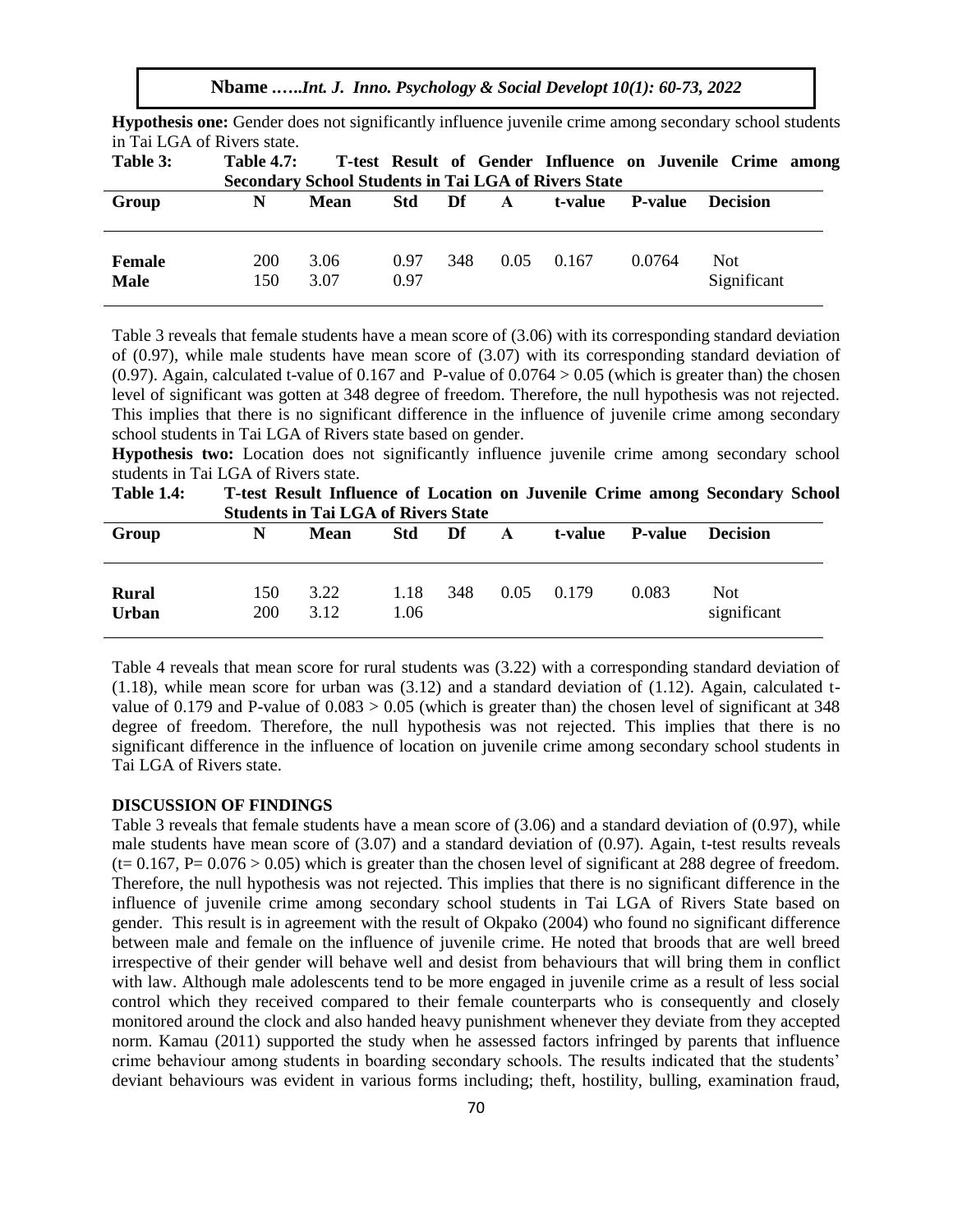insubordination, sneaking out of school, chronic classroom disturbance, drug misuse, use of obscene language and negligence of assigned duties in both male and female.

Table 4 reveals that mean score for rural students was (3.22) with a corresponding standard deviation of (1.18), while mean score for urban was (3.12) and a standard deviation of (1.06). Again, t-test results reveal that ( $t= 0.179$ , P= 0.083 > 0.05) which is greater than the chosen level of significant was gotten at 348 degree of freedom. Therefore, the null hypothesis was not rejected. This implies that there is no significant difference in the influence of location on juvenile crime among secondary school students in Tai LGA of Rivers state. This result is in harmony with the study of Leventhal and Brook-gunn (2002) who found no significant difference in juvenile crime of adolescents based on location. He supported that adolescent who lives in huge urban or rural regions are negatively associated with dropping out of school consequently upon crime. On the other hand those who reside in low socio-economic status particular young adolescent are more likely to be involved in delinquent and criminal behaviour. UNESCO (2000) supported that physical environment where an individual dwells, have huge impact on behaviour either completely or depressingly, as a healthy environment influences the child significantly to the degree of altering their conduct emphatically while an unhealthy environment exposes them negatively. Location whether urban or rural affects the improvement of an individual and his/her subsequent behaviour and mind-set. Nwankwo (2005) also accepted that environment which a person stays can influence his/her attitude, communication and behaviour whether urban or rural. kadzin (2000) supported when he said a high crime rate environment allows adolescents to watch scores of models and take on criminal activities and may be remunerated for their criminal activities.

#### **CONCLUSION**

In view of the discussion, adolescents do engage in certain problematic behaviours that brings them in conflict with the law. These adolescents who engage in these delinquent behaviours, if not helped at this early stage of their lives might mature in hardened criminal in adulthood. Again those who are engaged in crime might influence their peers in school and at home, thereby increasing the number of juvenile offenders in the long run. Therefore, counselling psychologist, teachers and parents must work hand in hand so as to bring discipline and morality to these youngsters. There is need for parents to adopt healthy and appropriate parenting style that will effectively help them in the developing into responsible adults at a later stage in life.

#### **RECOMMENDATIONS**

- 1. Parents should ensure that they adopt a healthy parenting style that will enable them train their children in developing attitudes that abhors delinquent behaviours that might bring them in conflict with the law.
- 2. Parents, teachers, school administrators and counselling psychologist should pay adequate attention to both male and female adolescent.
- 3. Security operatives should not focus solely on urban areas as the atrocities that happen in most rural area are unbelievable.
- 4. There is need for recruitment of professional and qualified counselling psychologist in secondary schools. As they will not only provide career and vocational guidance but also will help in solving interpersonal difficulties encountered by students.
- 5. Parents should ensure they scrutinize the kind of associates their children keep with their peers.
- 6. Security devices such as CCTV should be installed in the school premises to monitor the activities in the school most especially the conducts of the students, because when the students are aware they are monitored, they are bound to behave in the accepted desired way.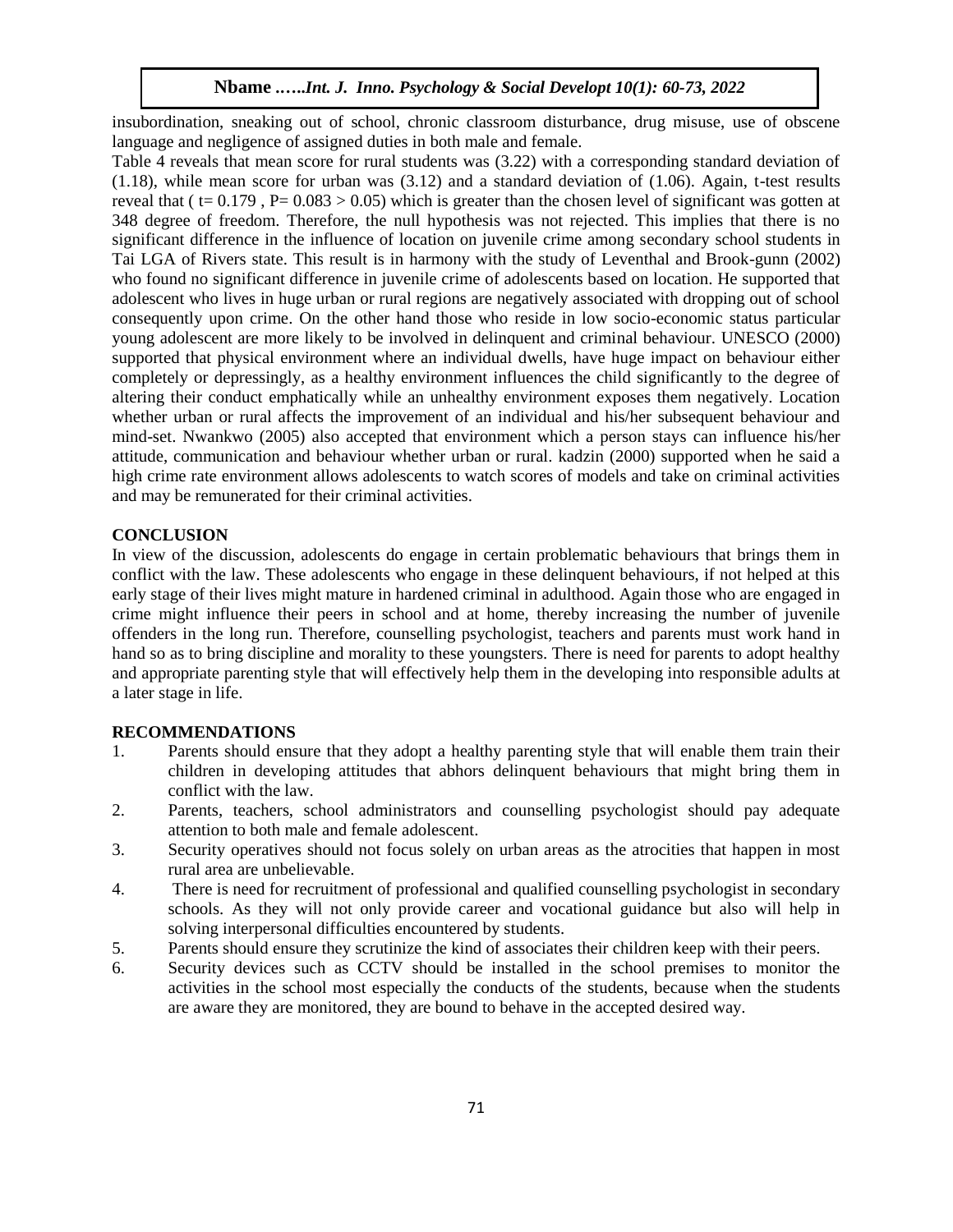#### **REFERENCES**

- Augustine, O. B. (2012). *Juvenile Crime in Ghana: A Qualitative Study of the Lived Experiences of Young Offenders in Accra*. Master's thesis, Norwegian University of Science and Technology.
- Baker, J. K. (2011). *Urban Poverty: A Global View. Urban Papers:* No UPS, Washington, DC
- Brame, B. Nagin, D, & Tremlay, E. (2001). Developmental Trajectories of physical Aggression From School Entry to Late *Adolescence Journal of Child Psychology and Psychiatry 42, 503-512*
- Capsi, A, & Moffitt, T,E. (1995). The Community of Maladaptive Behaviour from Description of Understanding in the study of Anti-social Behaviour in Diciccheti and D.J Cohen (Eds).*Developmental Psychopathology and vol.2 Risk Disorder and Adaptation.* New york willy (pp 472-511)
- Chambers, J. Power, K, Loucks, N. Swanson, V.(2001). The Intersection of Perceived Maternal and Paternal Parenting Style and Their Psychological Distress and Offending Characteristics of Incarcerated Young Offenders. Retrieved from http://www.ncbi.ntm.nih.gov/pubmed/114374
- Charles, H. Timothy, A. & Jameson, D, (2003). Deviant Behaviour (6th Ed) Crime, Conflict and Interest Giving. Boston: Ally and Bacon Publisher
- Cohall, A. (1998). *Adolescent and Violent Crime*. Retrieved 15<sup>th</sup> March, 2021 from www.ncbl.n/m.nimh.gov/m/pubmed/9757359
- Cynthia, H. (2006). *Juvenile Delinquency: Causes and Effect*. Retrieved 15<sup>th</sup> March, 2021 from www.yale.edu/ynhti/curriculum/unit/2000/2/00*.02.05.x.html.*
- D'souza, A (2008). Roles of parenting in Upbringing Children, Home and Family Parenting. Retrieved from http//www.articlebase.com/parenting-articles/role-of-parents-in-upbring-children-543148.html.
- Ekpeyoung, S. (2006). *Element of Psychology (2*nd Ed) Port Harcourt: David Stones Publishers.
- Eze, E. (2004). *Facing New Challenges in Adolescence.* Enugu: E.L. Demak publisher
- Hamalaien, M, & Pulkkinen, L, (1996). Problem Behaviour as a Precursor of Male Criminality. Development and Psychopathology, 8,413-455.
- Hess, K. M., & Drowns, R. W. (2010). *Juvenile Justice*.5th ed. Wardsworth: Cengage Hirschi T., 1969. Causes of Crime. Berkeley: University of California Press.
- James, G. (2014). Assessment of the Administration and Practice of Juvenile Justice System in Abuja, Nigeria. *Meditarrean journal of social science vol. 4(1) June 2013*
- Justina, (2014). Juvenile Crime Overview. Retrieved from

http://www.justia.com/criminal/offenses/other-crimes/juvenile-crimes

- Kamau, N. S. (2011). *Parental Factors Influencing Crime among Secondary School Girls in Boarding Schools*: The Case of Schools In Ngong Division, Kajiado North District. Ma Research Project University of Nairobi.
- Kathryn, W. & Shannon, R. (2009). *Parenting Styles: Baurmrind's Typology of Parenting. Retrieved from www.education.com/reference/article/parenting-style*
- Lamborn, S. Steinberg, L. Mounts, N, & Dornbush (1991). Authoritative Parenting and Adolescents Adjustments Across Various Ecological Niches. *Journal of Research on Adolescence 1991:19- 36.*
- Lindsay, F. (2008). Definition of Crime in Cane and Conoghan (editors). *The New Oxford Companion to law.* Oxford University press
- Loeber, R. & Stouthamer-Loeber, M. (1986). Family Factors as Correlates and Predictors and Juvenile Conduct Problem and Delinquency*. Journal of Crime and Justice Vol 7,20-49*
- Merriam-Webster (2014) Crime and its Implication. Retrieve from www.meriamwebster.com/dictionary/crime
- Moffit, T, E & Capsi, A. (2001). Childhood Predictors Differentiate Life-Course Persistent and Adolescence-Limited Antisocial Pathways Among Males and Females. Development and Psychopathology 63,47-58